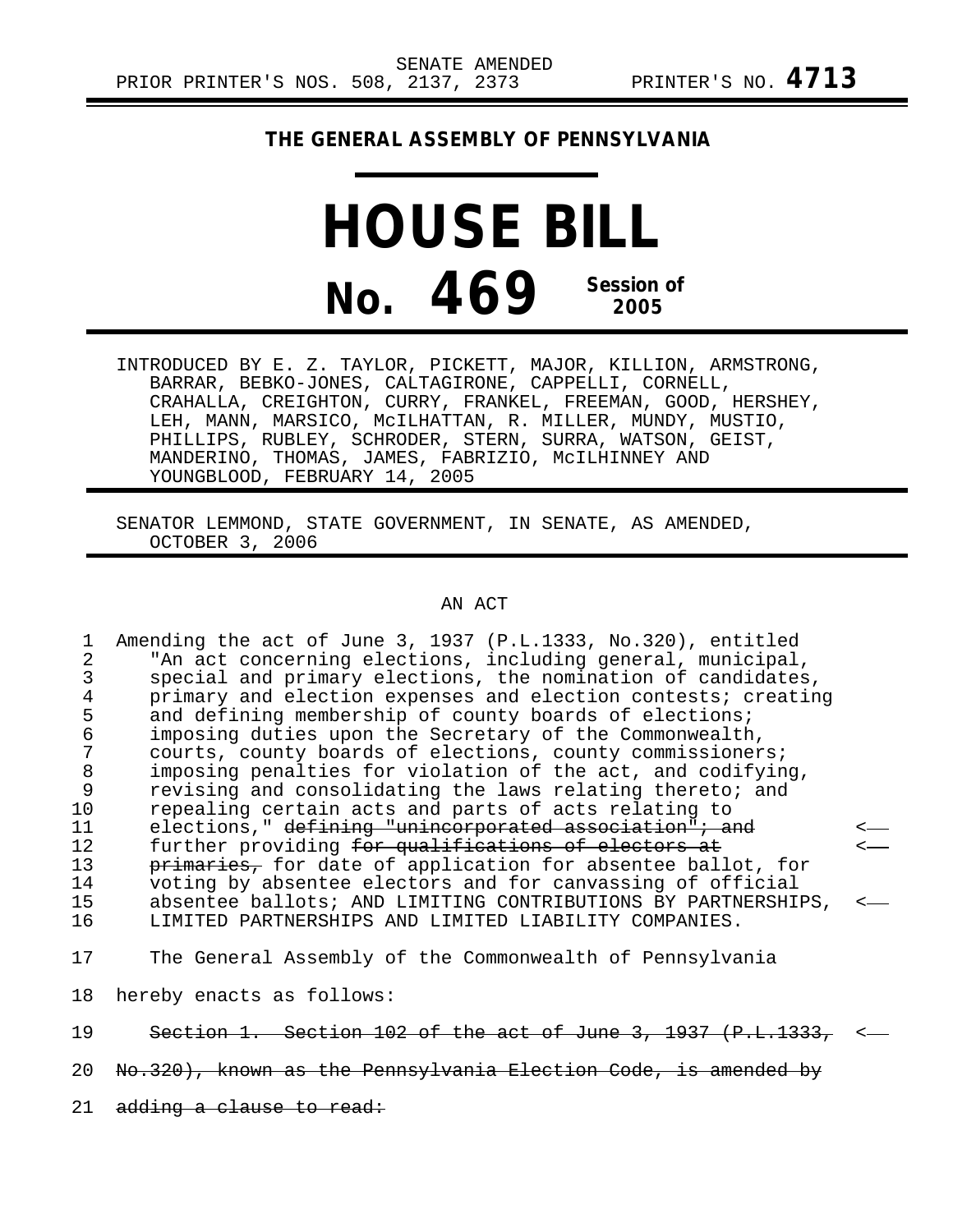1 Section 102. Definitions. The following words, when used in 2 this act, shall have the following meanings, unless otherwise 3 elearly apparent from the context:

4 \* \* \* \*

 $5$  (z.5) The words "unincorporated association" shall mean any 6 form of unincorporated enterprise owned by one or more persons, 7 other than a partnership, a limited liability partnership or a 8 limited liability company that is treated as a partnership for 9 Federal income tax purposes. 10 Section 2. Section 702 of the act is amended to read: 11 Section 702. Qualifications of Electors at Primaries. (a) 12 The qualifications of electors entitled to vote at primaries 13 shall be the same as the qualifications of electors entitled to 14 vote at elections within the election district where the primary 15 is held, provided that no elector who is not registered and 16 enrolled as a member of a political party, in accordance with 17 the provisions of this act, shall be permitted to vote the 18 ballot of such party or any other party ballot at any primary. 19 (b) An individual who otherwise meets the requirements of 25 20 Pa.C.S. § 1301 (relating to qualifications to register) who will 21 be at least eighteen years of age on the day of the next general 22 or municipal election may register and vote for the 23 corresponding primary. 24 Section 3. Sections 1302.1 and 1306 of the act, amended 25 February 13, 1998 (P.L.72, No.18), are amended to read: 26 Section 1302.1. Date of Application for Absentee Ballot. 27 **[Applications for absentee ballots unless otherwise** 

28 specified

29  $(a)$  Except as provided in subsections (b) and (c),

30 applications for absentee ballots shall be received in the 20050H0469B4713 - 2 -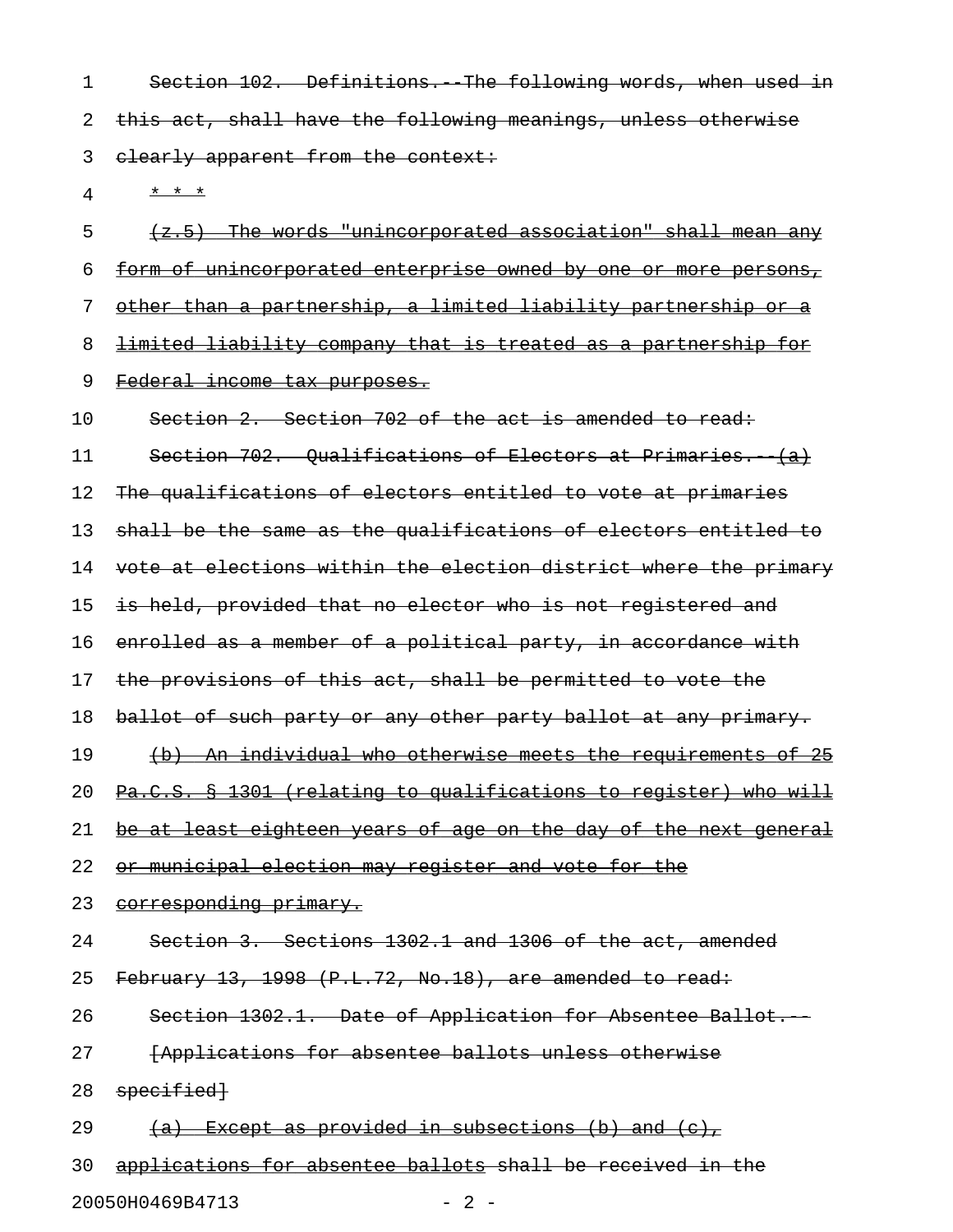1 office of the county board of elections not earlier than fifty 2 (50) days before the primary or election and not later than five 3 o'clock P.M. of the first Tuesday prior to the day of any 4 primary or election. [: Provided, however, That] 5 (b) Except as provided in subsection  $(e)$ , in the event any 6 elector otherwise qualified who is so physically disabled or ill 7 on or before the first Tuesday prior to any primary or election 8 that he is unable to file his application or who becomes 9 physically disabled or ill after the first Tuesday prior to any 10 primary or election and is unable to appear at his polling place 11 or any elector otherwise qualified who because of the conduct of 12 his business, duties or occupation will necessarily be absent 13 from the municipality of his residence on the day of the primary 14 or election, which fact was not and could not reasonably be 15 known to said elector on or before the first Tuesday prior to 16 any primary or election, the elector shall be entitled to an 17 absentee ballot at any time prior to five o'clock P.M. on the 18 first Friday preceding any primary or election upon execution of 19 an Emergency Application in such form prescribed by the 20 Secretary of the Commonwealth. 21 (c) In the event any elector otherwise qualified who becomes 22 so physically disabled or ill between five o'clock P.M. on the 23 first Friday preceding any primary or election and eight o'clock 24 P.M. on the day of any primary or election that he is unable to 25 appear at his polling place or any elector otherwise qualified 26 who because of the conduct of his business, duties or occupation 27 will necessarily be absent from the municipality of his 28 residence on the day of the primary or election, which fact was 29 not and could not reasonably be known to said elector prior to 30 five o'clock P.M. on the first Friday preceding any primary or

20050H0469B4713 - 3 -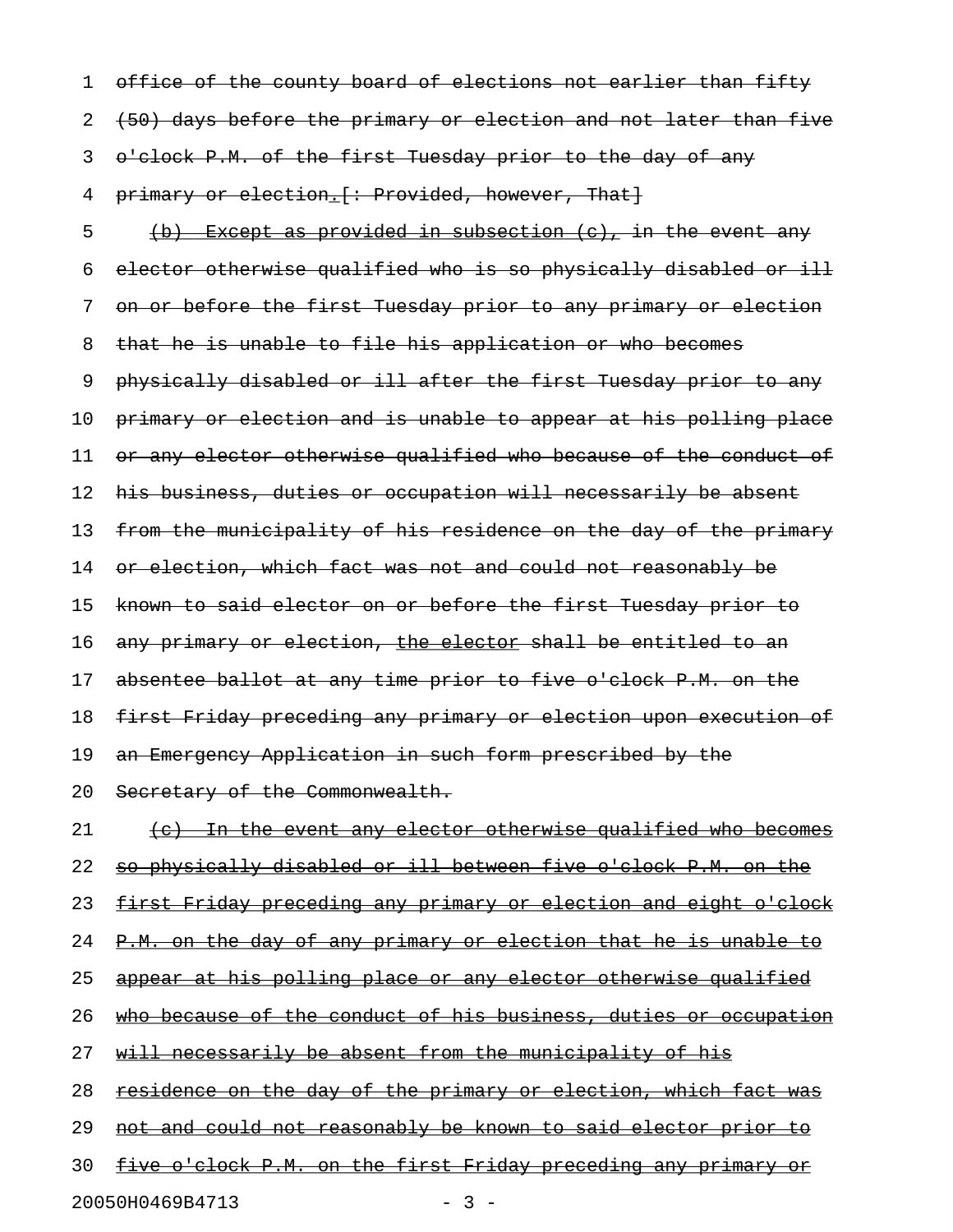| 1  | election, the elector shall be entitled to an absentee ballot if        |
|----|-------------------------------------------------------------------------|
| 2  | the elector completes and files with the court of common pleas          |
| 3  | in the county in which the elector is qualified to vote an              |
| 4  | <u> Emergency Application or a letter or other signed document, </u>    |
| 5  | <u>which includes the same information as is provided on the </u>       |
| 6  | Emergency Application. Upon a determination that the elector is         |
| 7  | a qualified absentee elector under section 1301, the judge shall        |
| 8  | issue an absentee ballot to the elector. The elector shall              |
| 9  | designate someone to receive the absentee ballot in the                 |
| 10 | application, letter or other signed document that the elector           |
| 11 | submits requesting the emergency absentee ballot and the judge          |
| 12 | shall give the elector's absentee ballot to that designated             |
| 13 | person if the elector is unable to appear to receive the ballot.        |
| 14 | The elector likewise shall identify any person who will assist          |
| 15 | <u>the elector in marking the elector's ballot. To qualify, the </u>    |
| 16 | person rendering assistance shall be identified either by court         |
| 17 | <u>order or in records of the county as a person authorized to</u>      |
| 18 | provide voting assistance. The person, or a deputy sheriff,             |
| 19 | shall declare in writing that assistance was rendered. If no            |
| 20 | declaration is filed and another person witnesses a person              |
| 21 | <u>rendering voting assistance, the person rendering assistance has</u> |
| 22 | <u>committed a violation of this act. If the elector is unable to</u>   |
| 23 | <u>appear in court to receive the ballot, the judge shall give the </u> |
| 24 | elector's absentee ballot to an authorized representative of the        |
| 25 | <u>elector. The authorized representative shall deliver the</u>         |
| 26 | absentee ballot to the elector and return the completed absentee        |
| 27 | ballot, sealed in the official absentee ballot envelopes, to the        |
| 28 | county board of elections, who shall distribute the ballot,             |
| 29 | <u>unopened, to the absentee voter's election district. If the </u>     |
| 30 | <u>elector is unable to appear in court or unable to obtain</u>         |
|    | 20050H0469B4713<br>- 4 -                                                |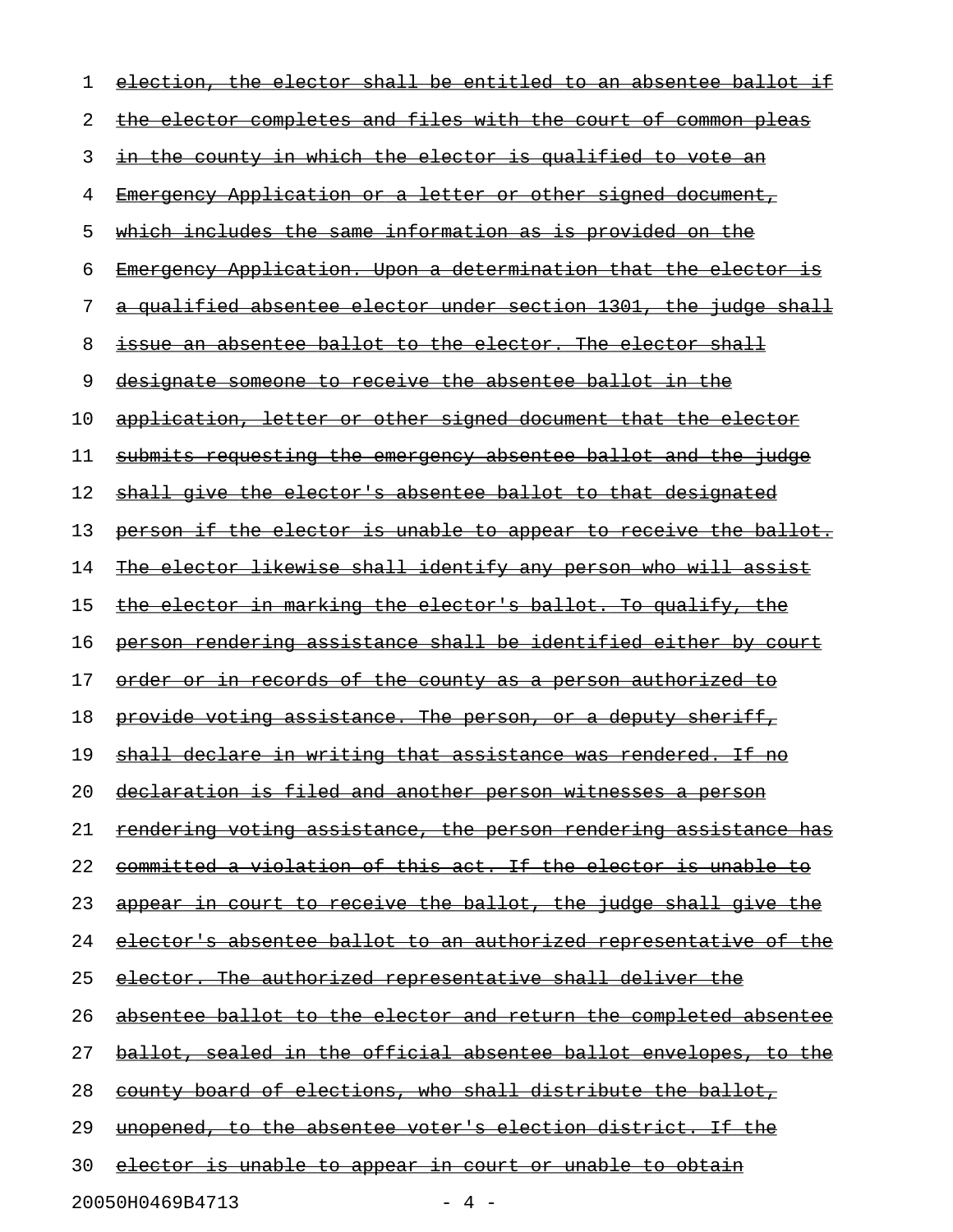| 1  | assistance from an authorized representative, the judge shall           |
|----|-------------------------------------------------------------------------|
| 2  | direct a deputy sheriff of the county to deliver the absentee           |
| 3  | ballot to the elector if the elector is at a physical location          |
| 4  | <u>within the county and return the completed absentee ballot, </u>     |
| 5  | sealed in the official absentee ballot envelopes, to the county         |
| 6  | board of elections who shall distribute the ballots unopened to         |
| 7  | the absentee voter's respective election district. If a deputy          |
| 8  | sheriff is unavailable to deliver an absentee ballot under this         |
| 9  | section, the judge shall direct a constable or an employe or            |
| 10 | <u>official of the county board of elections to make such delivery,</u> |
| 11 | in accordance with the provisions of this section. No absentee          |
| 12 | ballot under this subsection shall be counted which is received         |
| 13 | <u>in the office of the county board of elections later than eight</u>  |
| 14 | o'clock P.M. on the day of the primary or election.                     |
| 15 | (d) In the case of an elector who is physically disabled or             |
| 16 | ill on or before the first Tuesday prior to a primary or                |
| 17 | election or becomes physically disabled or ill after the first          |
| 18 | Tuesday prior to a primary or election, such Emergency                  |
| 19 | Application, letter or other signed document shall contain a            |
| 20 | supporting affidavit from his attending physician stating that          |
| 21 | due to physical disability or illness said elector was unable to        |
| 22 | apply for an absentee ballot on or before the first Tuesday             |
| 23 | prior to the primary or election or became physically disabled          |
| 24 | or ill after that period.                                               |
| 25 | <u>(e) In the case of an elector who is necessarily absent</u>          |
| 26 | because of the conduct of his business, duties or occupation            |
| 27 | under the unforeseen circumstances specified in [this                   |
| 28 | subsection] subsections (b) and (c), such Emergency Application,        |
| 29 | letter or other signed document shall contain a supporting              |
| 30 | affidavit from such elector stating that because of the conduct         |
|    | 20050H0469B4713<br>$-5 -$                                               |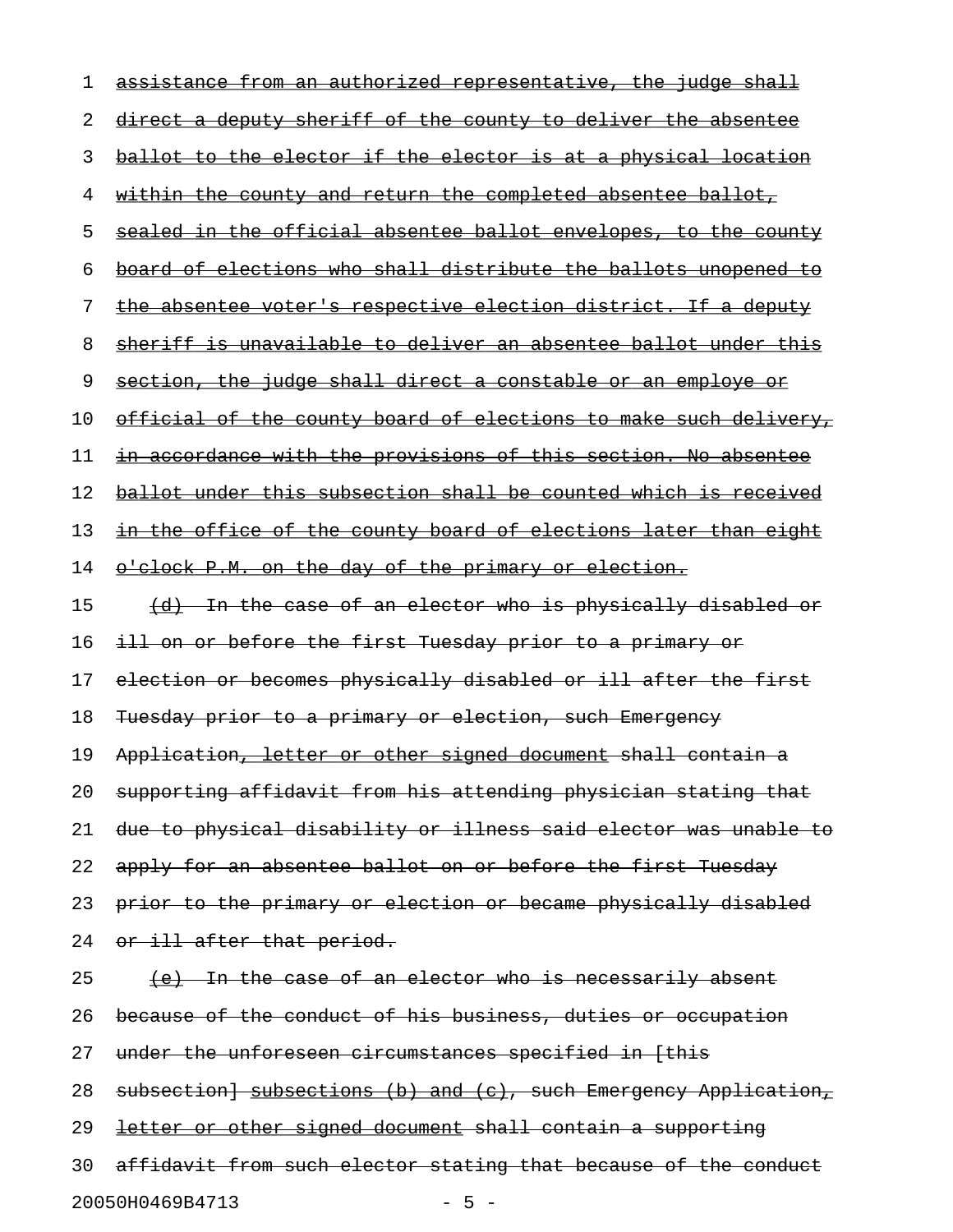1 of his business, duties or occupation said elector will

2 necessarily be absent from the municipality of his residence on 3 the day of the primary or election which fact was not and could 4 not reasonably be known to said elector on or before the first 5 Tuesday prior to the primary or election.

6 SECTION 1. SECTION 1302.1 OF THE ACT OF JUNE 3, 1937 < 7 (P.L.1333, NO.320), KNOWN AS THE PENNSYLVANIA ELECTION CODE, 8 AMENDED MAY 12, 2006 (P.L.178, NO.45), IS AMENDED TO READ: 9 SECTION 1302.1. DATE OF APPLICATION FOR ABSENTEE BALLOT.-- 10 (A) [APPLICATIONS FOR ABSENTEE BALLOTS UNLESS OTHERWISE 11 SPECIFIED] EXCEPT AS PROVIDED IN SUBSECTIONS (A.1) AND (A.2), 12 APPLICATIONS FOR ABSENTEE BALLOTS SHALL BE RECEIVED IN THE 13 OFFICE OF THE COUNTY BOARD OF ELECTIONS NOT EARLIER THAN FIFTY 14 (50) DAYS BEFORE THE PRIMARY OR ELECTION AND NOT LATER THAN FIVE 15 O'CLOCK P.M. OF THE FIRST TUESDAY PRIOR TO THE DAY OF ANY 16 PRIMARY OR ELECTION.[: PROVIDED, HOWEVER, THAT] \_

17 (A.1) EXCEPT AS PROVIDED IN SUBSECTION (A.2), IN THE EVENT 18 ANY ELECTOR OTHERWISE QUALIFIED WHO IS SO PHYSICALLY DISABLED OR 19 ILL ON OR BEFORE THE FIRST TUESDAY PRIOR TO ANY PRIMARY OR 20 ELECTION THAT HE IS UNABLE TO FILE HIS APPLICATION OR WHO 21 BECOMES PHYSICALLY DISABLED OR ILL AFTER THE FIRST TUESDAY PRIOR 22 TO ANY PRIMARY OR ELECTION AND IS UNABLE TO APPEAR AT HIS 23 POLLING PLACE OR ANY ELECTOR OTHERWISE QUALIFIED WHO BECAUSE OF 24 THE CONDUCT OF HIS BUSINESS, DUTIES OR OCCUPATION WILL 25 NECESSARILY BE ABSENT FROM THE MUNICIPALITY OF HIS RESIDENCE ON 26 THE DAY OF THE PRIMARY OR ELECTION, WHICH FACT WAS NOT AND COULD 27 NOT REASONABLY BE KNOWN TO SAID ELECTOR ON OR BEFORE THE FIRST 28 TUESDAY PRIOR TO ANY PRIMARY OR ELECTION, THE ELECTOR SHALL BE 29 ENTITLED TO AN ABSENTEE BALLOT AT ANY TIME PRIOR TO FIVE O'CLOCK 30 P.M. ON THE FIRST FRIDAY PRECEDING ANY PRIMARY OR ELECTION UPON 20050H0469B4713 - 6 -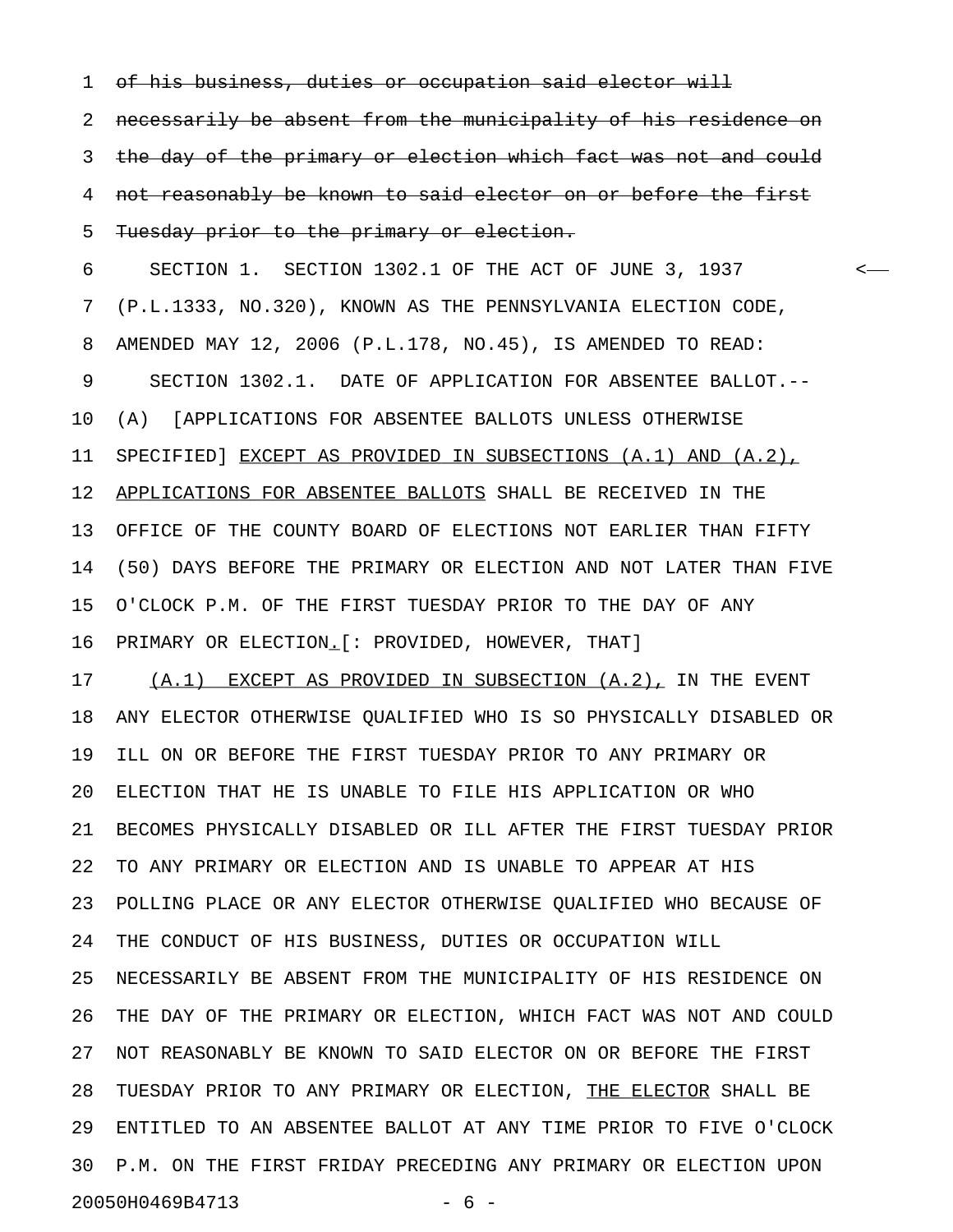1 EXECUTION OF AN EMERGENCY APPLICATION IN SUCH FORM PRESCRIBED BY 2 THE SECRETARY OF THE COMMONWEALTH.

3 (A.2) IN THE EVENT ANY ELECTOR OTHERWISE QUALIFIED WHO 4 BECOMES SO PHYSICALLY DISABLED OR ILL BETWEEN FIVE O'CLOCK P.M. 5 ON THE FIRST FRIDAY PRECEDING ANY PRIMARY OR ELECTION AND EIGHT 6 O'CLOCK P.M. ON THE DAY OF ANY PRIMARY OR ELECTION THAT HE IS 7 UNABLE TO APPEAR AT HIS POLLING PLACE OR ANY ELECTOR OTHERWISE 8 OUALIFIED WHO BECAUSE OF THE CONDUCT OF HIS BUSINESS, DUTIES OR 9 OCCUPATION WILL NECESSARILY BE ABSENT FROM THE MUNICIPALITY OF 10 HIS RESIDENCE ON THE DAY OF THE PRIMARY OR ELECTION, WHICH FACT 11 WAS NOT AND COULD NOT REASONABLY BE KNOWN TO SAID ELECTOR PRIOR 12 TO FIVE O'CLOCK P.M. ON THE FIRST FRIDAY PRECEDING ANY PRIMARY 13 OR ELECTION, THE ELECTOR SHALL BE ENTITLED TO AN ABSENTEE BALLOT 14 IF THE ELECTOR COMPLETES AND FILES WITH THE COURT OF COMMON 15 PLEAS IN THE COUNTY IN WHICH THE ELECTOR IS QUALIFIED TO VOTE AN 16 EMERGENCY APPLICATION OR A LETTER OR OTHER SIGNED DOCUMENT, 17 WHICH INCLUDES THE SAME INFORMATION AS IS PROVIDED ON THE 18 EMERGENCY APPLICATION. UPON A DETERMINATION THAT THE ELECTOR IS 19 A QUALIFIED ABSENTEE ELECTOR UNDER SECTION 1301, THE JUDGE SHALL 20 ISSUE AN ABSENTEE BALLOT TO THE ELECTOR. IF THE ELECTOR IS 21 UNABLE TO APPEAR IN COURT TO RECEIVE THE BALLOT, THE JUDGE SHALL 22 GIVE THE ELECTOR'S ABSENTEE BALLOT TO AN AUTHORIZED 23 REPRESENTATIVE OF THE ELECTOR WHO IS DESIGNATED IN WRITING BY 24 THE ELECTOR. THE AUTHORIZED REPRESENTATIVE SHALL DELIVER THE 25 ABSENTEE BALLOT TO THE ELECTOR AND RETURN THE COMPLETED ABSENTEE 26 BALLOT, SEALED IN THE OFFICIAL ABSENTEE BALLOT ENVELOPES, TO THE 27 COUNTY BOARD OF ELECTIONS, WHO SHALL DISTRIBUTE THE BALLOT, 28 UNOPENED, TO THE ABSENTEE VOTER'S ELECTION DISTRICT. IF THE 29 ELECTOR IS UNABLE TO APPEAR IN COURT OR UNABLE TO OBTAIN 30 ASSISTANCE FROM AN AUTHORIZED REPRESENTATIVE, THE JUDGE SHALL 20050H0469B4713 - 7 -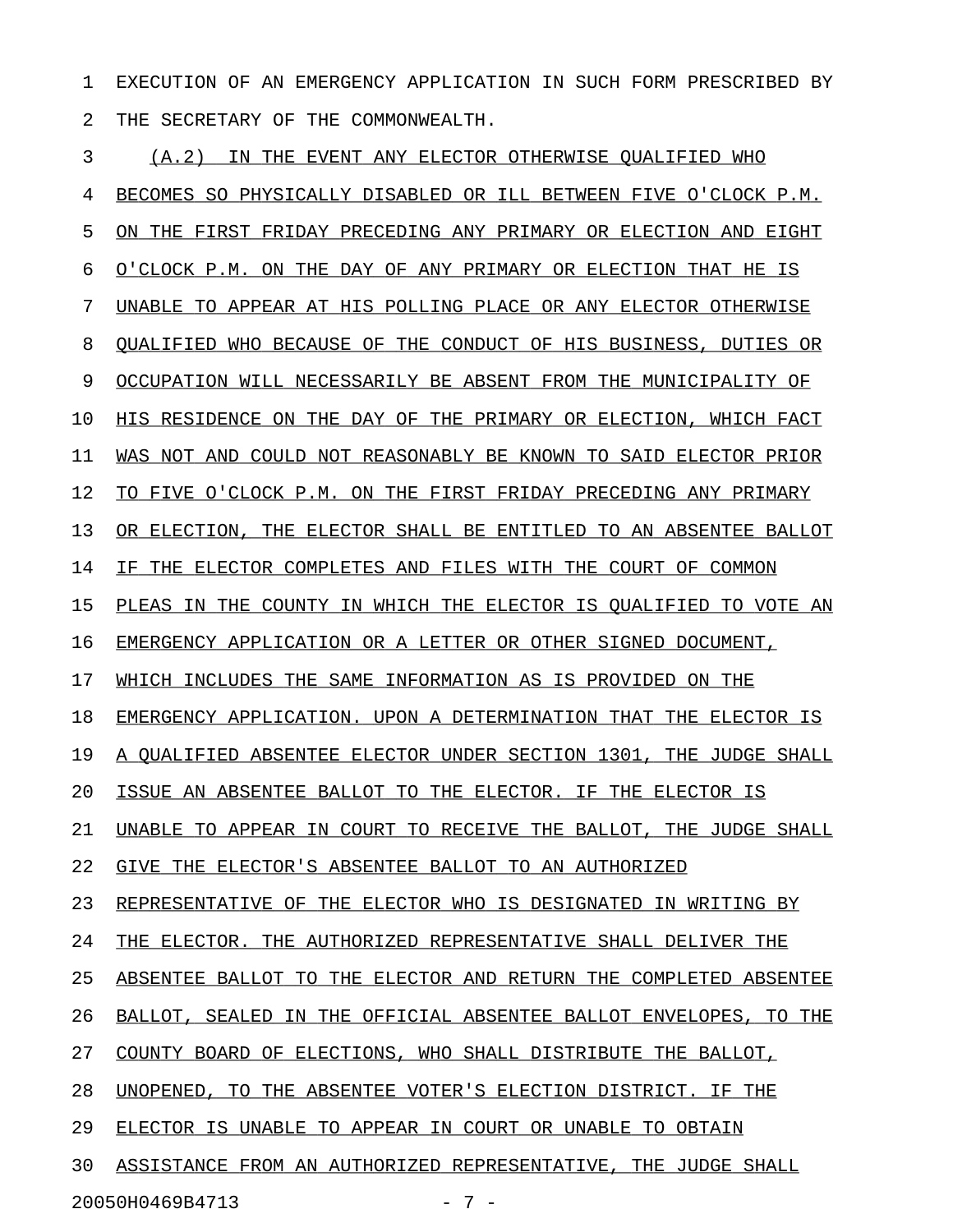1 DIRECT A DEPUTY SHERIFF OF THE COUNTY TO DELIVER THE ABSENTEE 2 BALLOT TO THE ELECTOR IF THE ELECTOR IS AT A PHYSICAL LOCATION 3 WITHIN THE COUNTY AND RETURN THE COMPLETED ABSENTEE BALLOT, 4 SEALED IN THE OFFICIAL ABSENTEE BALLOT ENVELOPES, TO THE COUNTY 5 BOARD OF ELECTIONS WHO SHALL DISTRIBUTE THE BALLOTS UNOPENED TO 6 THE ABSENTEE VOTER'S RESPECTIVE ELECTION DISTRICT. IF THERE IS 7 NO AUTHORIZED REPRESENTATIVE AND A DEPUTY SHERIFF IS UNAVAILABLE 8 TO DELIVER AN ABSENTEE BALLOT UNDER THIS SECTION, THE JUDGE MAY 9 DIRECT A CONSTABLE TO MAKE SUCH DELIVERY, IN ACCORDANCE WITH THE 10 PROVISIONS OF THIS SECTION. IN THE CASE OF AN ELECTOR WHO 11 REQUIRES ASSISTANCE IN MARKING THE ELECTOR'S BALLOT, THE ELECTOR 12 SHALL DESIGNATE IN WRITING THE PERSON WHO WILL ASSIST IN MARKING 13 THE BALLOT. SUCH PERSON SHALL BE OTHERWISE ELIGIBLE TO PROVIDE 14 ASSISTANCE TO ELECTORS ELIGIBLE FOR ASSISTANCE AND SUCH PERSON 15 SHALL DECLARE IN WRITING THAT ASSISTANCE WAS RENDERED. ANY 16 PERSON OTHER THAN THE DESIGNEE WHO SHALL RENDER ASSISTANCE IN 17 MARKING A BALLOT OR ANY PERSON RENDERING ASSISTANCE WHO SHALL 18 FAIL TO EXECUTE A DECLARATION SHALL BE GUILTY OF A VIOLATION OF 19 THIS ACT. NO ABSENTEE BALLOT UNDER THIS SUBSECTION SHALL BE 20 COUNTED WHICH IS RECEIVED IN THE OFFICE OF THE COUNTY BOARD OF 21 ELECTIONS LATER THAN EIGHT O'CLOCK P.M. ON THE DAY OF THE 22 PRIMARY OR ELECTION.

23 (B) IN THE CASE OF AN ELECTOR WHOSE APPLICATION FOR AN 24 ABSENTEE BALLOT IS RECEIVED BY THE OFFICE OF THE COUNTY BOARD OF 25 ELECTIONS EARLIER THAN FIFTY (50) DAYS BEFORE THE PRIMARY OR 26 ELECTION, THE APPLICATION SHALL BE HELD AND PROCESSED UPON 27 COMMENCEMENT OF THE FIFTY-DAY PERIOD.

28 (C) IN THE CASE OF AN ELECTOR WHO IS PHYSICALLY DISABLED OR 29 ILL ON OR BEFORE THE FIRST TUESDAY PRIOR TO A PRIMARY OR 30 ELECTION OR BECOMES PHYSICALLY DISABLED OR ILL AFTER THE FIRST 20050H0469B4713 - 8 -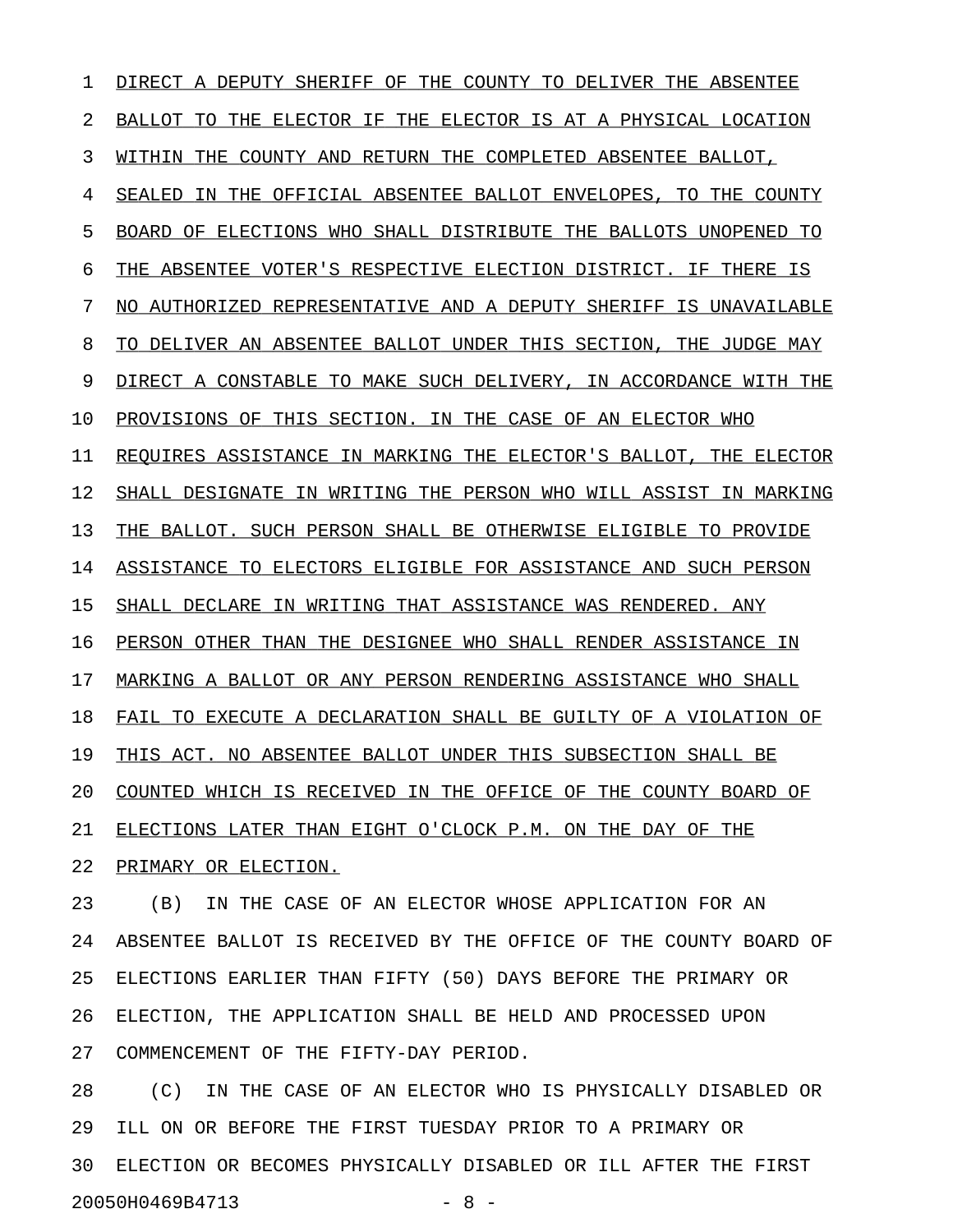1 TUESDAY PRIOR TO A PRIMARY OR ELECTION, SUCH EMERGENCY 2 APPLICATION, LETTER OR OTHER SIGNED DOCUMENT SHALL CONTAIN A 3 SUPPORTING AFFIDAVIT FROM HIS ATTENDING PHYSICIAN STATING THAT 4 DUE TO PHYSICAL DISABILITY OR ILLNESS SAID ELECTOR WAS UNABLE TO 5 APPLY FOR AN ABSENTEE BALLOT ON OR BEFORE THE FIRST TUESDAY 6 PRIOR TO THE PRIMARY OR ELECTION OR BECAME PHYSICALLY DISABLED 7 OR ILL AFTER THAT PERIOD.

8 (D) IN THE CASE OF AN ELECTOR WHO IS NECESSARILY ABSENT 9 BECAUSE OF THE CONDUCT OF HIS BUSINESS, DUTIES OR OCCUPATION 10 UNDER THE UNFORESEEN CIRCUMSTANCES SPECIFIED IN [THIS 11 SUBSECTION] SUBSECTIONS (A.1) AND (A.2), SUCH EMERGENCY 12 APPLICATION, LETTER OR OTHER SIGNED DOCUMENT SHALL CONTAIN A 13 SUPPORTING AFFIDAVIT FROM SUCH ELECTOR STATING THAT BECAUSE OF 14 THE CONDUCT OF HIS BUSINESS, DUTIES OR OCCUPATION SAID ELECTOR 15 WILL NECESSARILY BE ABSENT FROM THE MUNICIPALITY OF HIS 16 RESIDENCE ON THE DAY OF THE PRIMARY OR ELECTION WHICH FACT WAS 17 NOT AND COULD NOT REASONABLY BE KNOWN TO SAID ELECTOR ON OR 18 BEFORE THE FIRST TUESDAY PRIOR TO THE PRIMARY OR ELECTION. 19 SECTION 2. SECTION 1306(A) OF THE ACT, AMENDED FEBRUARY 13, 20 1998 (P.L.72, NO.18), IS AMENDED TO READ:

21 Section 1306. Voting by Absentee Electors.--(a) [At] Except 22 as provided in paragraphs  $(1)$ ,  $(2)$  and  $(3)$ , at any time after 23 receiving an official absentee ballot, but on or before five 24 o'clock P. M. on the Friday prior to the primary or election, 25 the elector shall, in secret, proceed to mark the ballot only in 26 black lead pencil, indelible pencil or blue, black or blue-black 27 ink, in fountain pen or ball point pen, and then fold the 28 ballot, enclose and securely seal the same in the envelope on 29 which is printed, stamped or endorsed "Official Absentee 30 Ballot."

20050H0469B4713 - 9 -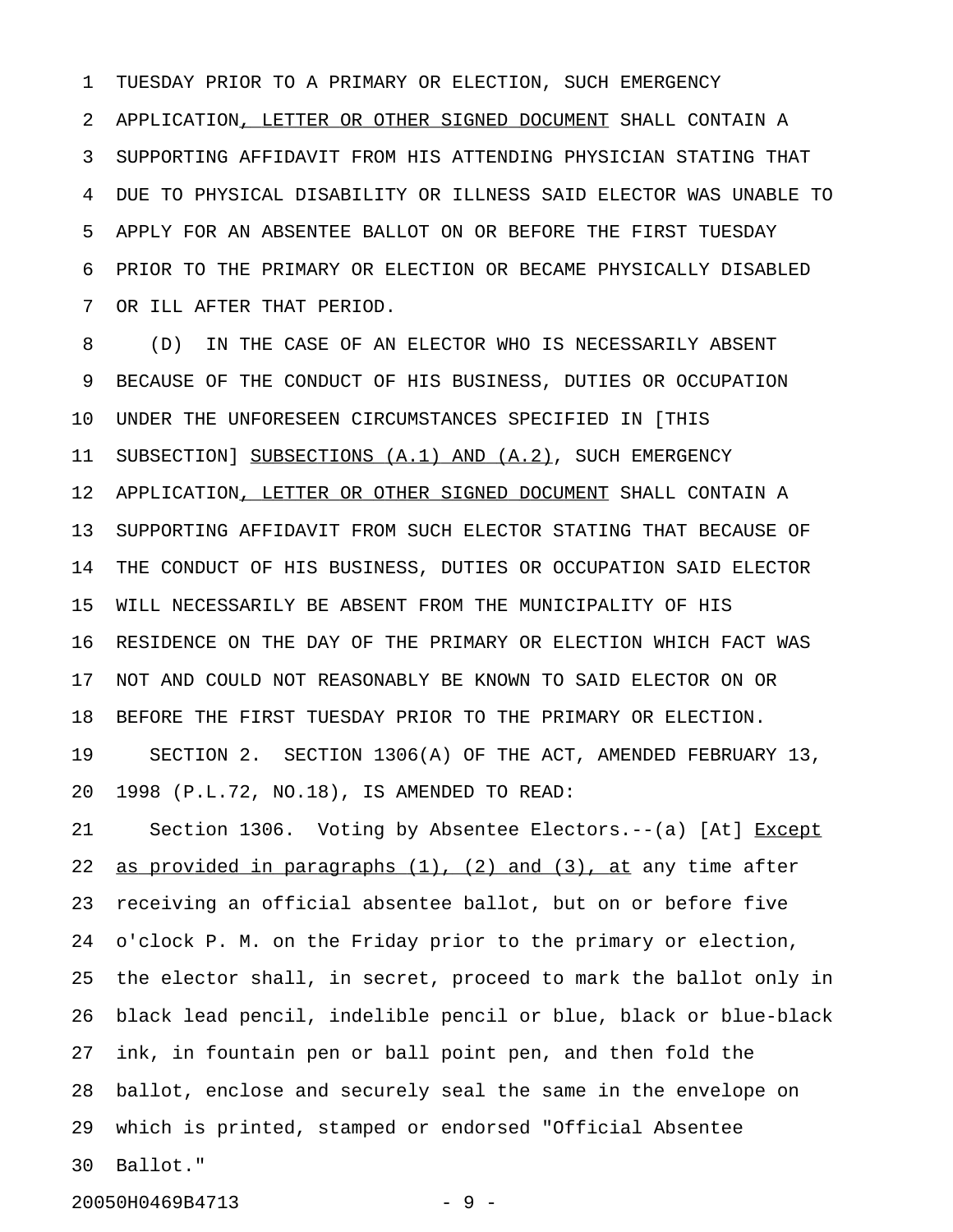1 (1) Any elector who submits an Emergency Application and 2 receives an absentee ballot in accordance with section 1302.1(b) 3 or (c) shall mark the ballot on or before eight o'clock P.M. on 4 the day of the primary or election. This envelope shall then be 5 placed in the second one, on which is printed the form of 6 declaration of the elector, and the address of the elector's 7 county board of election and the local election district of the 8 elector. The elector shall then fill out, date and sign the 9 declaration printed on such envelope. Such envelope shall then 10 be securely sealed and the elector shall send same by mail, 11 postage prepaid, except where franked, or deliver it in person 12 to said county board of election[:].

13 [Provided, however, That any] (2) Any elector, spouse of the 14 elector or dependent of the elector, qualified in accordance 15 with the provisions of section 1301, subsections (e), (f), (g) 16 and (h) to vote by absentee ballot as herein provided, shall be 17 required to include on the form of declaration a supporting 18 declaration in form prescribed by the Secretary of the 19 Commonwealth, to be signed by the head of the department or 20 chief of division or bureau in which the elector is employed, 21 setting forth the identity of the elector, spouse of the elector 22 or dependent of the elector[:].

23 [Provided further, That any] (3) Any elector who has filed 24 his application in accordance with section 1302 subsection (e) 25 (2), and is unable to sign his declaration because of illness or 26 physical disability, shall be excused from signing upon making a 27 declaration which shall be witnessed by one adult person in 28 substantially the following form: I hereby declare that I am 29 unable to sign my declaration for voting my absentee ballot 30 without assistance because I am unable to write by reason of my 20050H0469B4713 - 10 -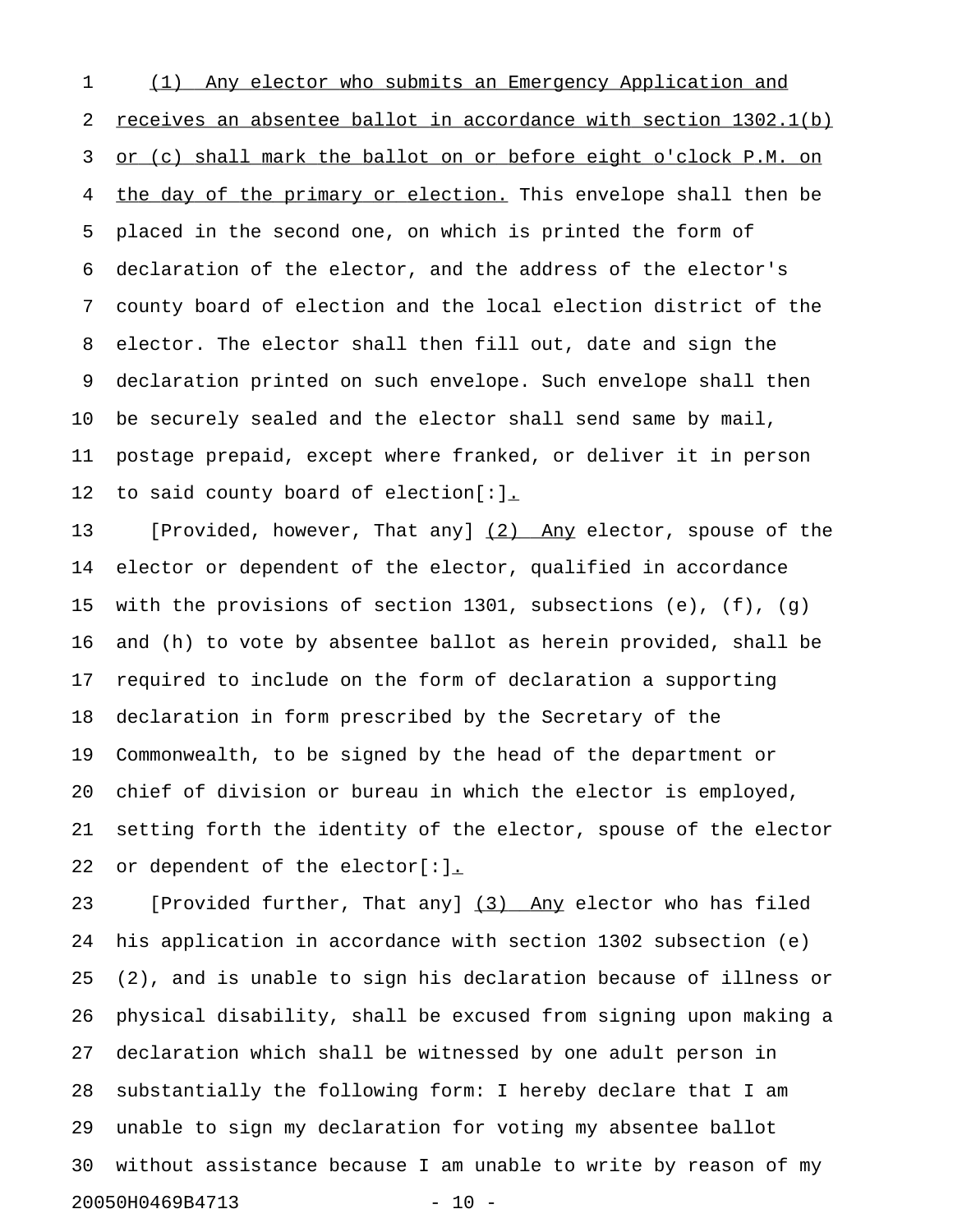| 1  | illness or physical disability. I have made or received          |  |
|----|------------------------------------------------------------------|--|
| 2  | assistance in making my mark in lieu of my signature.            |  |
| 3  |                                                                  |  |
| 4  |                                                                  |  |
| 5  | (Date)                                                           |  |
| 6  |                                                                  |  |
| 7  | (Signature of Witness)                                           |  |
| 8  |                                                                  |  |
| 9  | (Complete Address of Witness)                                    |  |
| 10 | $\star$ $\star$ $\star$                                          |  |
| 11 | (b) In the event that any such elector, excepting an elector     |  |
| 12 | in military service or any elector unable to go to his polling   |  |
| 13 | place because of illness or physical disability, entitled to     |  |
| 14 | vote an official absentee ballot shall be in the municipality of |  |
| 15 | his residence on the day for holding the primary or election for |  |
| 16 | which the ballot was issued, or in the event any such elector    |  |
| 17 | shall have recovered from his illness or physical disability     |  |
| 18 | sufficiently to permit him to present himself at the proper      |  |
| 19 | polling place for the purpose of casting his ballot, such        |  |
| 20 | absentee ballot cast by such elector shall, be declared void.    |  |
| 21 | Any such elector referred to in this subsection, who is          |  |
| 22 | within the municipality of his residence, must present himself   |  |
| 23 | at his polling place and shall be permitted to vote upon         |  |
| 24 | presenting himself at his regular polling place in the same      |  |
| 25 | manner as he could have voted had he not received an absentee    |  |
| 26 | ballot: Provided, That such elector has first presented himself  |  |
| 27 | to the judge of elections in his local election district and     |  |
| 28 | shall have signed the affidavit on the absentee voter's          |  |
| 29 | temporary registration card, which affidavit shall be in         |  |
| 30 | substantially the following form:                                |  |
|    | 20050H0469B4713<br>$-11 -$                                       |  |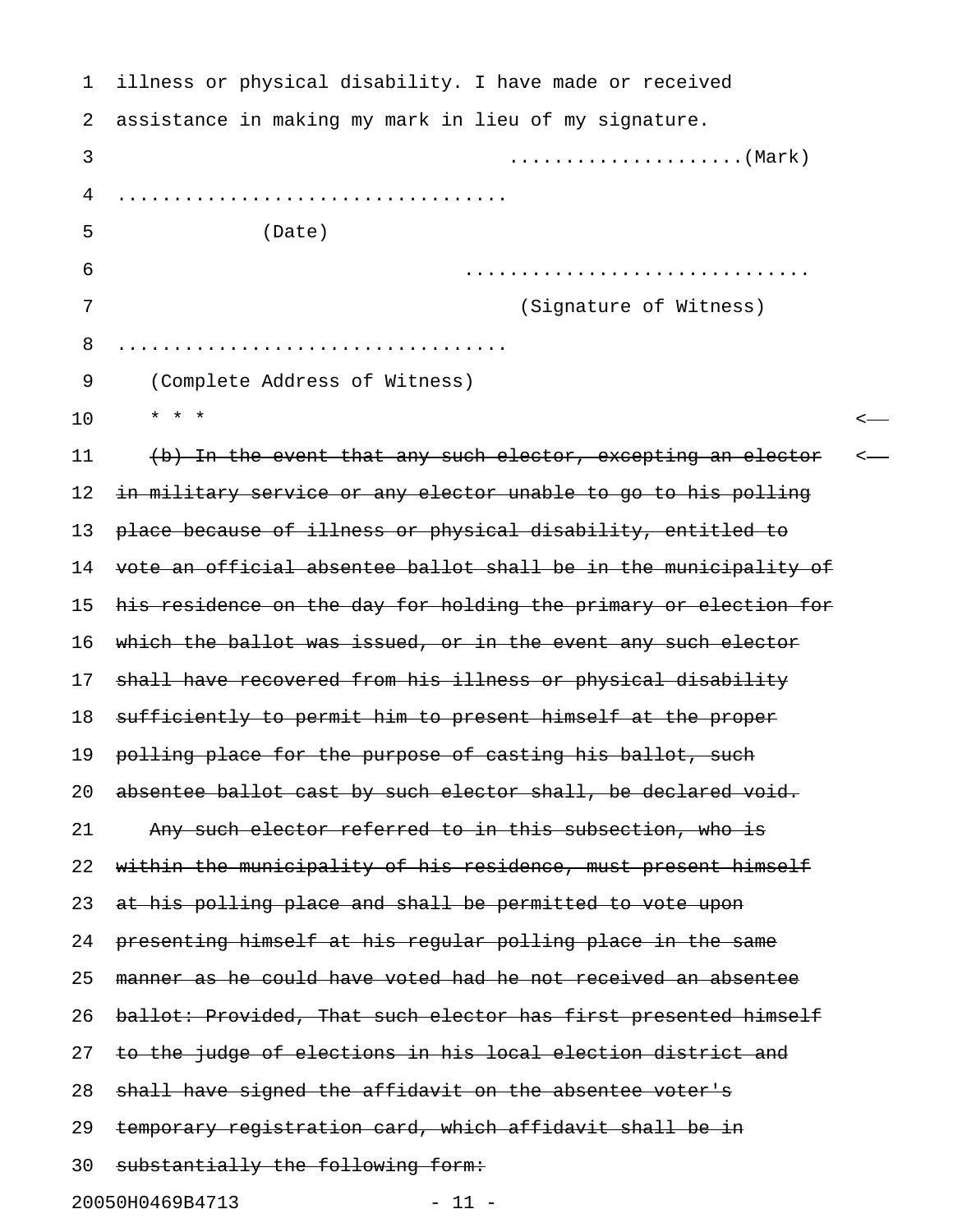| 1  | I hereby swear that I am a qualified registered elector who        |                  |
|----|--------------------------------------------------------------------|------------------|
| 2  | has obtained an absentee ballot, however, I am present in the      |                  |
| 3  | municipality of my residence and physically able to present        |                  |
| 4  | myself at my polling place and therefore request that my           |                  |
| 5  | absentee ballot be voided.                                         |                  |
| 6  |                                                                    |                  |
| 7  | (Date)<br>(Signature of Elector)                                   |                  |
| 8  |                                                                    |                  |
| 9  | (Local Judge of Elections)                                         |                  |
| 10 | An elector who has received an absentee ballot under the           |                  |
| 11 | emergency application provisions of section 1302.1, and for        |                  |
| 12 | whom, therefore, no temporary absentee voter's registration card   |                  |
| 13 | is in the district register, shall sign the aforementioned         |                  |
| 14 | affidavit in any case, which the local judge of elections shall    |                  |
| 15 | then cause to be inserted in the district register with the        |                  |
| 16 | elector's permanent registration card.                             |                  |
| 17 | Section 4. Section 1308 SECTION 3. SECTION 1308(A) of the          | $\longleftarrow$ |
| 18 | act, amended December 11, 1968 $(P.L.1183, No.375)$ , February 13, | $\longleftarrow$ |
| 19 | 1998 (P.L.72, No.18) and December 9, 2002 (P.L.1246, No.150) MAY   | $\longleftarrow$ |
| 20 | 12, 2006 (P.L.178, NO.45), is amended to read:                     |                  |
| 21 | Section 1308. Canvassing of Official Absentee Ballots.--           |                  |
| 22 | The county boards of election, upon receipt of official<br>(a)     |                  |
| 23 | absentee ballots in such envelopes, shall safely keep the same     |                  |
| 24 | in sealed or locked containers until they distribute same to the   |                  |
| 25 | appropriate local election districts in a manner prescribed by     |                  |
| 26 | the Secretary of the Commonwealth.                                 |                  |
| 27 | [The] Except as provided in section 1302.1(c), the county          |                  |
| 28 | board of elections shall then distribute the absentee ballots,     |                  |
| 29 | unopened, to the absentee voter's respective election district     |                  |
|    |                                                                    |                  |

20050H0469B4713 - 12 -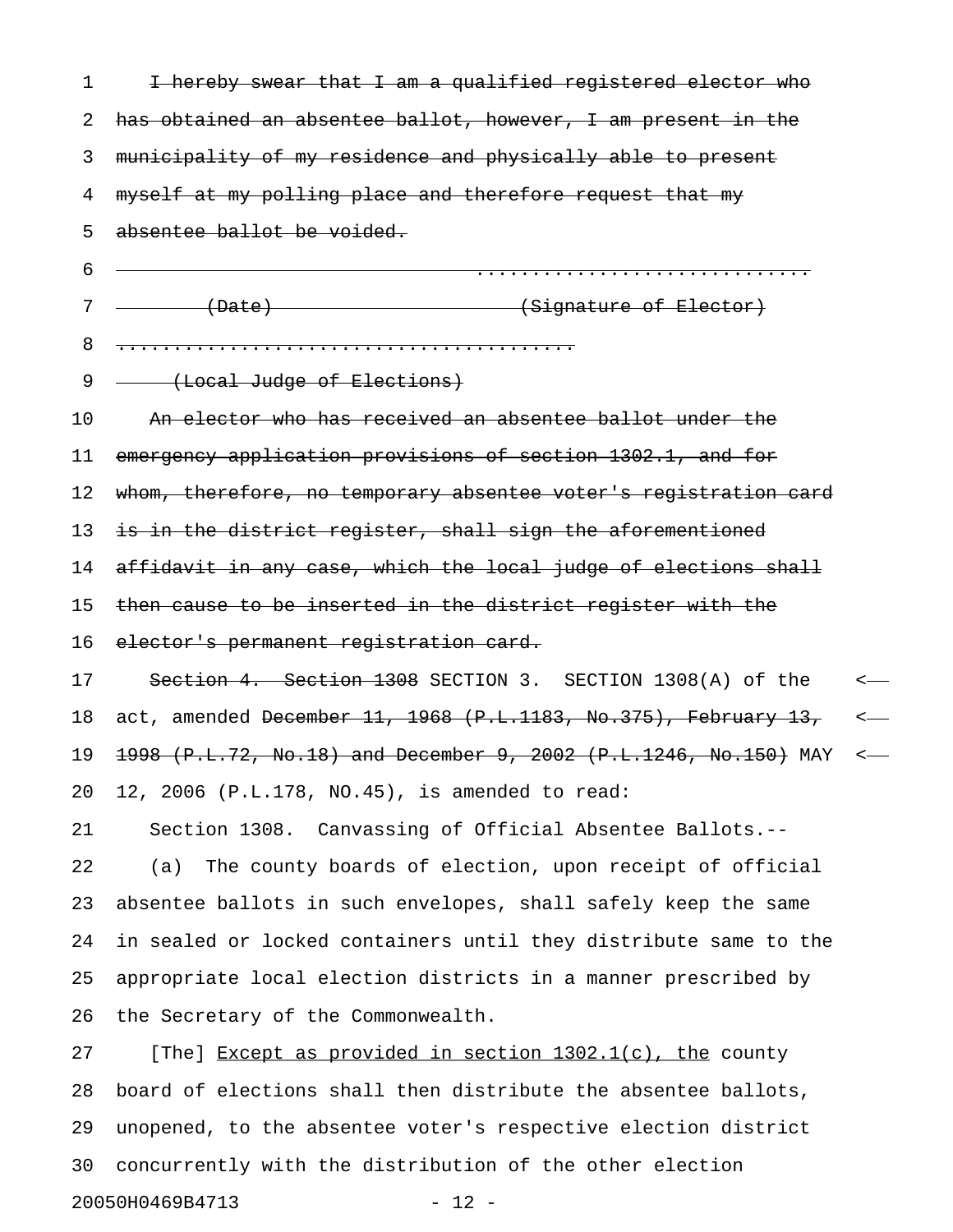1 supplies. Absentee ballots shall be canvassed immediately and 2 continuously without interruption until completed after the 3 close of the polls on the day of the election in each election 4 district. The results of the canvass of the absentee ballots 5 shall then be included in and returned to the county board with 6 the returns of that district. No EXCEPT AS PROVIDED IN  $\leftarrow$ 7 SUBSECTION (G), NO absentee ballot shall be counted which is 8 received in the office of the county board of election later 9 than five o'clock P.M. on the Friday immediately preceding the 10 primary or November election.

11 \* \* \* <

12 (b) Watchers shall be permitted to be present when the  $\sim$ 13 envelopes containing official absentee ballots are opened and 14 when such ballots are counted and recorded.

15 (b.1) In all election districts in which electronic voting 16 systems are used, absentee ballots shall be opened at the 17 election district, checked for write in votes in accordance with 18 section 1113-A and then either hand-counted or counted by means 19 of the automatic tabulation equipment, whatever the case may be. 20 (d) Whenever it shall appear by due proof that any absentee 21 elector who has returned his ballot in accordance with the 22 provisions of this act has died prior to the opening of the 23 polls on the day of the primary or election, the ballot of such 24 deceased elector shall be rejected by the canvassers but the 25 counting of the ballot of an elector thus deceased shall not of 26 itself invalidate any nomination or election.

27 (e) At such time the local election board shall then further 28 examine the declaration on each envelope not so set aside and 29 shall compare the information thereon with that contained in the 30 "Registered Absentee Voters File," the absentee voters' list and 20050H0469B4713 - 13 -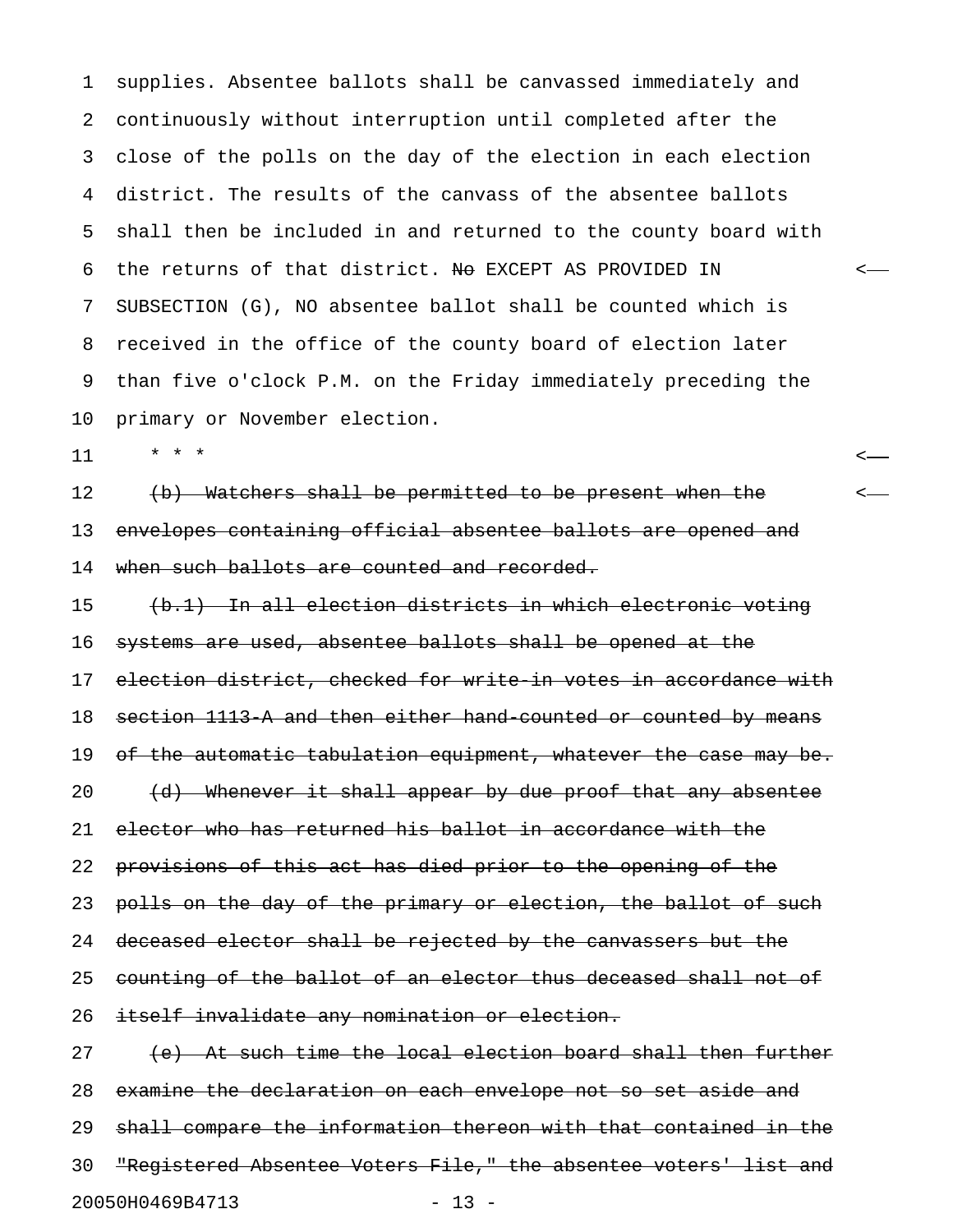1 the "Military Veterans and Emergency Civilians Absentee Voters 2 File." If the local election board is satisfied that the 3 declaration is sufficient and the information contained in the 4 "Registered Absentee Voters File," the absentee voters' list and 5 the "Military Veterans and Emergency Civilians Absentee Voters 6 File" verifies his right to vote, the local election board shall 7 announce the name of the elector and shall give any watcher 8 present an opportunity to challenge any absentee elector upon 9 the ground or grounds (1) that the absentee elector is not a 10 qualified elector; or (2) that the absentee elector was within 11 the municipality of his residence on the day of the primary or 12 election during the period the polls were open, except where he 13 was in military service or except in the case where his ballot 14 was obtained for the reason that he was unable to appear 15 personally at the polling place because of illness or physical 16 disability; or (3) that the absentee elector was able to appear 17 personally at the polling place on the day of the primary or 18 election during the period the polls were open in the case his 19 ballot was obtained for the reason that he was unable to appear 20 personally at the polling place because of illness or physical 21 disability. Upon challenge of any absentee elector, as set forth 22 herein the local election board shall mark "challenged" on the 23 envelope together with the reason or reasons therefor, and the 24 same shall be set aside for return to the county board unopened 25 pending decision by the county board and shall not be counted. 26 All absentee ballots not challenged for any of the reasons 27 provided herein shall be counted and included with the general 28 return of paper ballots or voting machines, as the case may be 29 as follows. Thereupon, the local election board shall open the 30 envelope of every unchallenged absentee elector in such manner 20050H0469B4713 - 14 -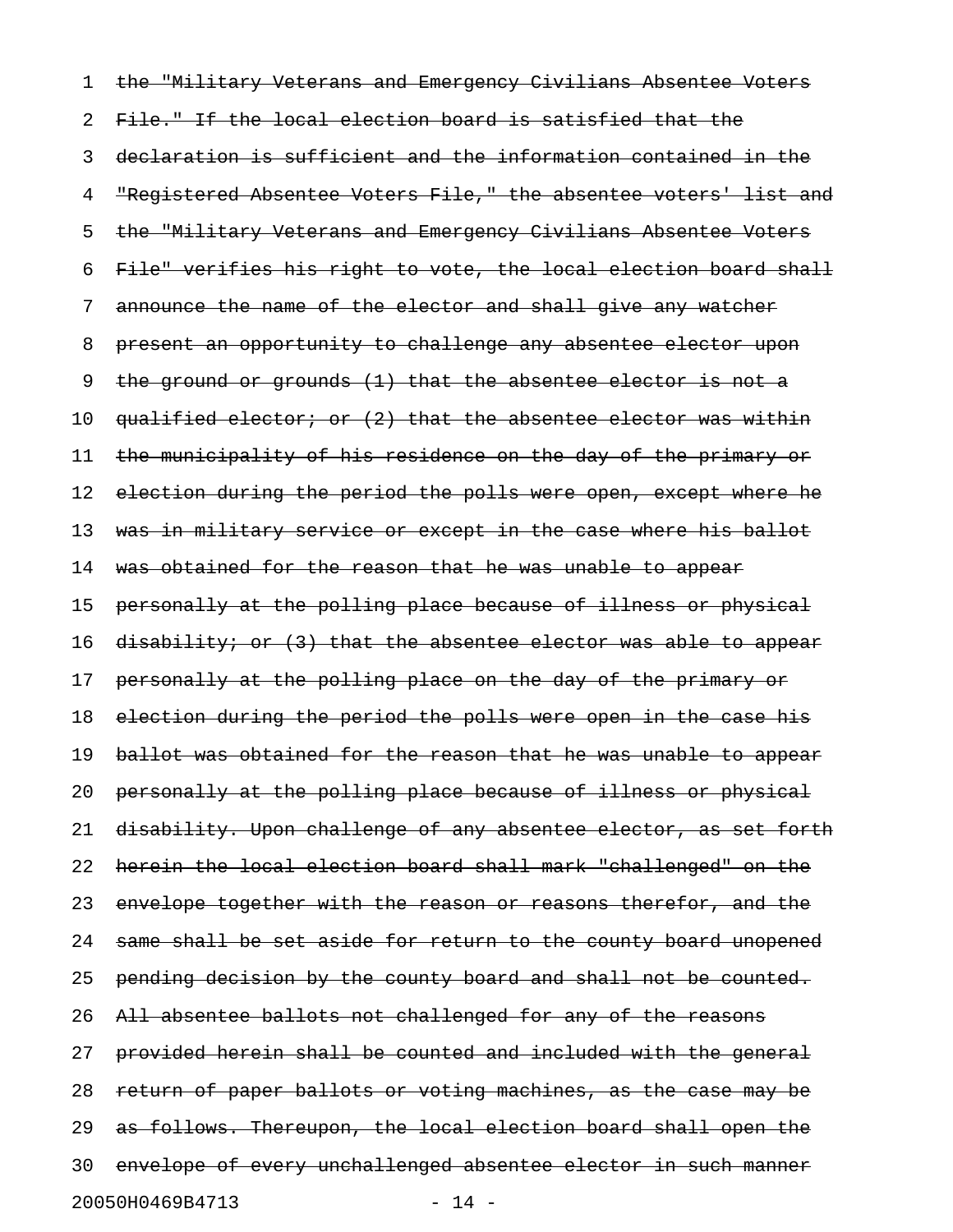1 as not to destroy the declaration executed thereon. All of such 2 envelopes on which are printed, stamped or endorsed the words 3 "Official Absentee Ballot" shall be placed in one or more 4 depositories at one time and said depository or depositories 5 well shaken and the envelopes mixed before any envelope is taken 6 therefrom. If any of these envelopes shall contain any 7 extraneous marks or identifying symbols other than the words 8 "Official Absentee Ballot," the envelopes and the ballots 9 contained therein shall be set aside and declared void. The 10 local election board shall then break the seals of such 11 envelopes, remove the ballots and record the votes in the same 12 manner as district election officers are required to record 13 votes. With respect to the challenged ballots, they shall be 14 returned to the county board with the returns of the local 15 election district where they shall be placed unopened in a 16 secure, safe and sealed container in the custody of the county 17 board until it shall fix a time and place for a formal hearing 18 of all such challenges and notice shall be given where possible 19 to all absentee electors thus challenged and to every attorney, 20 watcher or candidate who made such challenge. The time for the 21 hearing shall not be later than seven (7) days after the date of 22 said challenge. On the day fixed for said hearing, the county 23 board shall proceed without delay to hear said challenges and, 24 in hearing the testimony, the county board shall not be bound by 25 technical rules of evidence. The testimony presented shall be 26 stenographically recorded and made part of the record of the 27 hearing. The decision of the county board in upholding or 28 dismissing any challenge may be reviewed by the court of common 29 pleas of the county upon a petition filed by any person 30 aggrieved by the decision of the county board. Such appeal shall 20050H0469B4713 - 15 -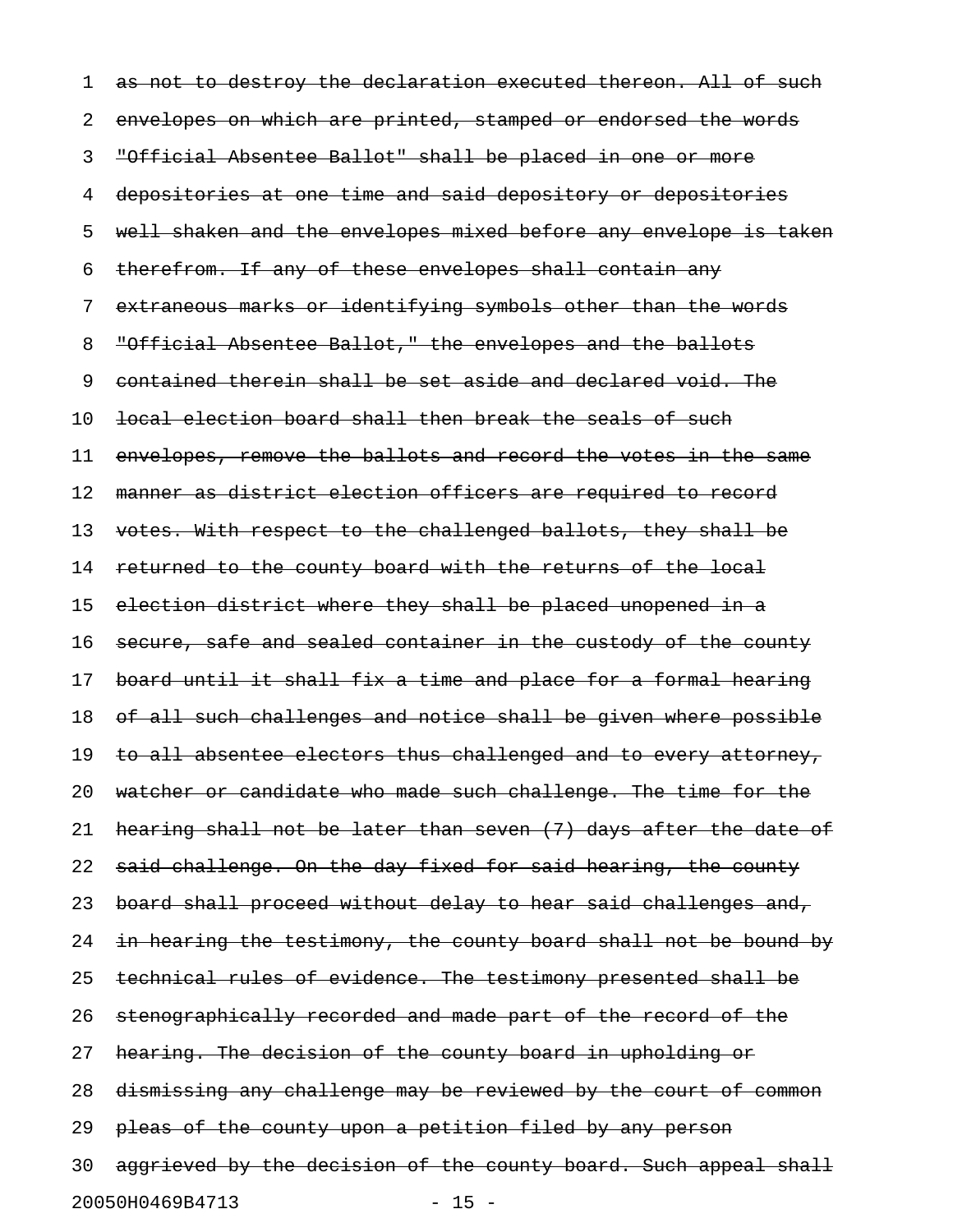1 be taken, within two (2) days after such decision shall have 2 been made, whether reduced to writing or not, to the court of 3 common pleas setting forth the objections to the county board's 4 decision and praying for an order reversing same. Pending the 5 final determination of all appeals, the county board shall 6 suspend any action in canvassing and computing all challenged 7 ballots irrespective of whether or not appeal was taken from the 8 county board's decision. Upon completion of the computation of 9 the returns of the county, the votes cast upon the challenged 10 official absentee ballots shall be added to the other votes cast 11 within the county.  $12$  (f) Any person challenging an application for an absentee 13 ballot or an absentee ballot for any of the reasons provided in 14 this act shall deposit the sum of ten dollars (\$10.00) in cash 15 with the local election board, in cases of challenges made to 16 the local election board and with the county board in cases of 17 challenges made to the county board for which he shall be issued 18 a receipt for each challenge made, which sum shall only be 19 refunded if the challenge is sustained or if the challenge is 20 withdrawn within five (5) days after the primary or election. If 21 the challenge is dismissed by any lawful order then the deposit 22 shall be forfeited. All deposit money received by the local 23 election board shall be turned over to the county board 24 simultaneously with the return of the challenged ballots. The 25 county board shall deposit all deposit money in the general fund 26 of the county. 27 Notice of the requirements of subsection (b) of section 1306 28 shall be printed on the envelope for the absentee ballot. 29 Section 5. The amendment of sections 1302.1, 1306 and 1308

30 of the act shall apply to elections held on or after January 1,

20050H0469B4713 - 16 -